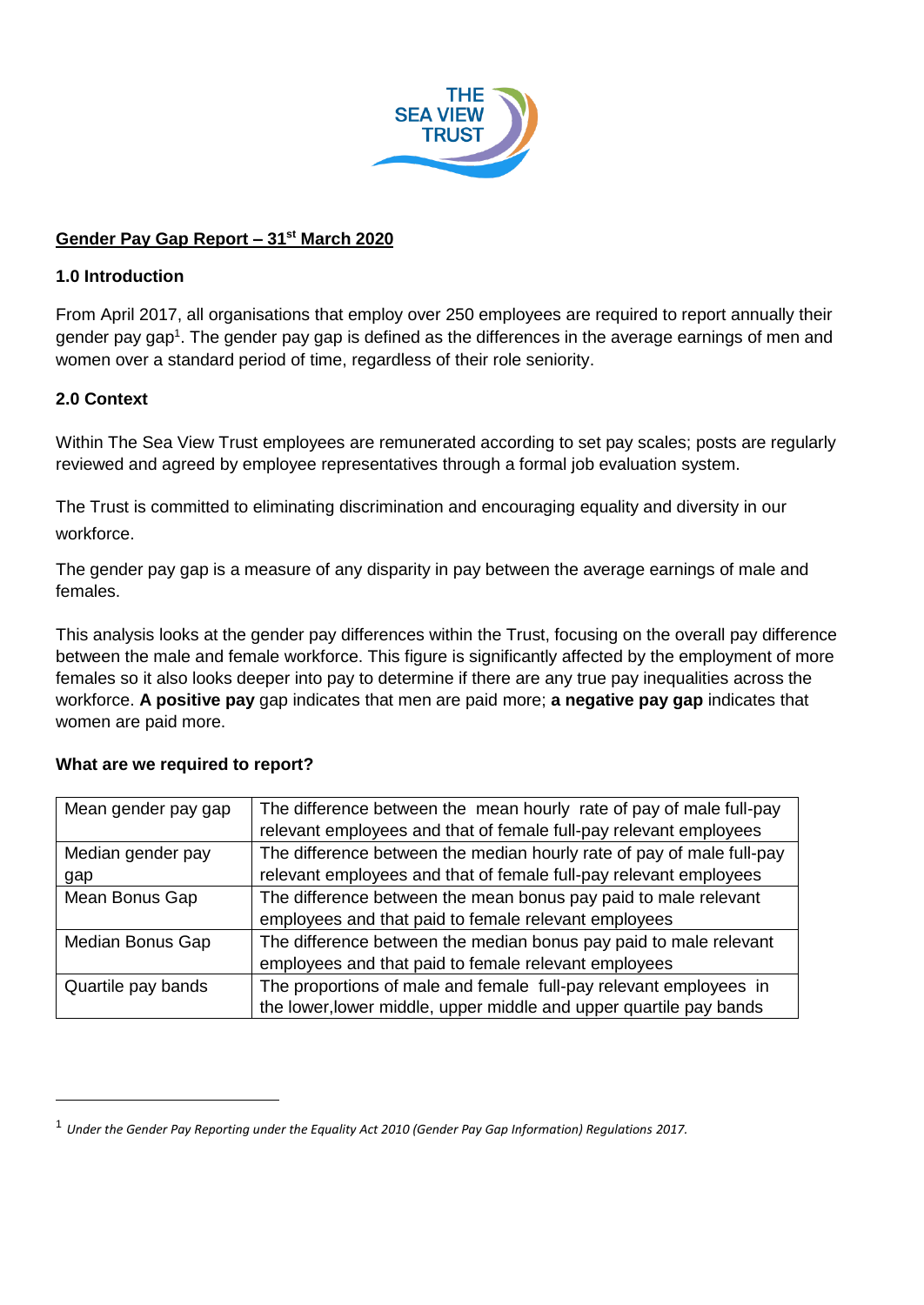The overall gender pay gap is defined as the difference between the median (actual midpoint) or mean (average) basic annual earnings of men and women expressed as a percentage of the median or mean basic annual earnings of men.

# **3.0 Data**

### **The Sea View Trust Pay Gap** - Based on a snap shot date of 31<sup>st</sup> March 2020.

Given the differing terms and conditions of teaching and non-teaching staff we are publishing separate data sets for the mean and median gender pay gap for these groups of staff.

| 1                       | Mean Pay Gap                             | Overall = $13.75%$                             |  |  |  |
|-------------------------|------------------------------------------|------------------------------------------------|--|--|--|
|                         |                                          | Teaching staff = $13.52\%$                     |  |  |  |
|                         |                                          | Non-Teaching staff = $-0.83%$                  |  |  |  |
|                         |                                          |                                                |  |  |  |
|                         |                                          |                                                |  |  |  |
| $\overline{\mathbf{2}}$ | Median Pay Gap                           | Overall = $11.20%$                             |  |  |  |
|                         |                                          | Teaching staff = $6.31\%$                      |  |  |  |
|                         |                                          | Non-Teaching staff = $1.96\%$                  |  |  |  |
|                         |                                          |                                                |  |  |  |
|                         |                                          |                                                |  |  |  |
| $\mathbf{3}$            | Mean bonus gender pay gap                |                                                |  |  |  |
|                         |                                          |                                                |  |  |  |
|                         |                                          |                                                |  |  |  |
|                         |                                          | The Sea View Trust Trust does not operate any  |  |  |  |
| $\overline{\mathbf{4}}$ | Median bonus gender pay gap              | bonus scheme and therefore has no bonus gender |  |  |  |
|                         |                                          | pay gap.                                       |  |  |  |
|                         |                                          |                                                |  |  |  |
|                         |                                          |                                                |  |  |  |
| $5\phantom{.0}$         | Proportion of males /females receiving a |                                                |  |  |  |
|                         | bonus payment                            |                                                |  |  |  |
|                         |                                          |                                                |  |  |  |
|                         |                                          |                                                |  |  |  |
|                         |                                          |                                                |  |  |  |
|                         |                                          |                                                |  |  |  |
|                         |                                          |                                                |  |  |  |
|                         |                                          |                                                |  |  |  |
|                         |                                          |                                                |  |  |  |
|                         |                                          |                                                |  |  |  |
|                         |                                          |                                                |  |  |  |
|                         |                                          |                                                |  |  |  |
|                         |                                          |                                                |  |  |  |
|                         |                                          |                                                |  |  |  |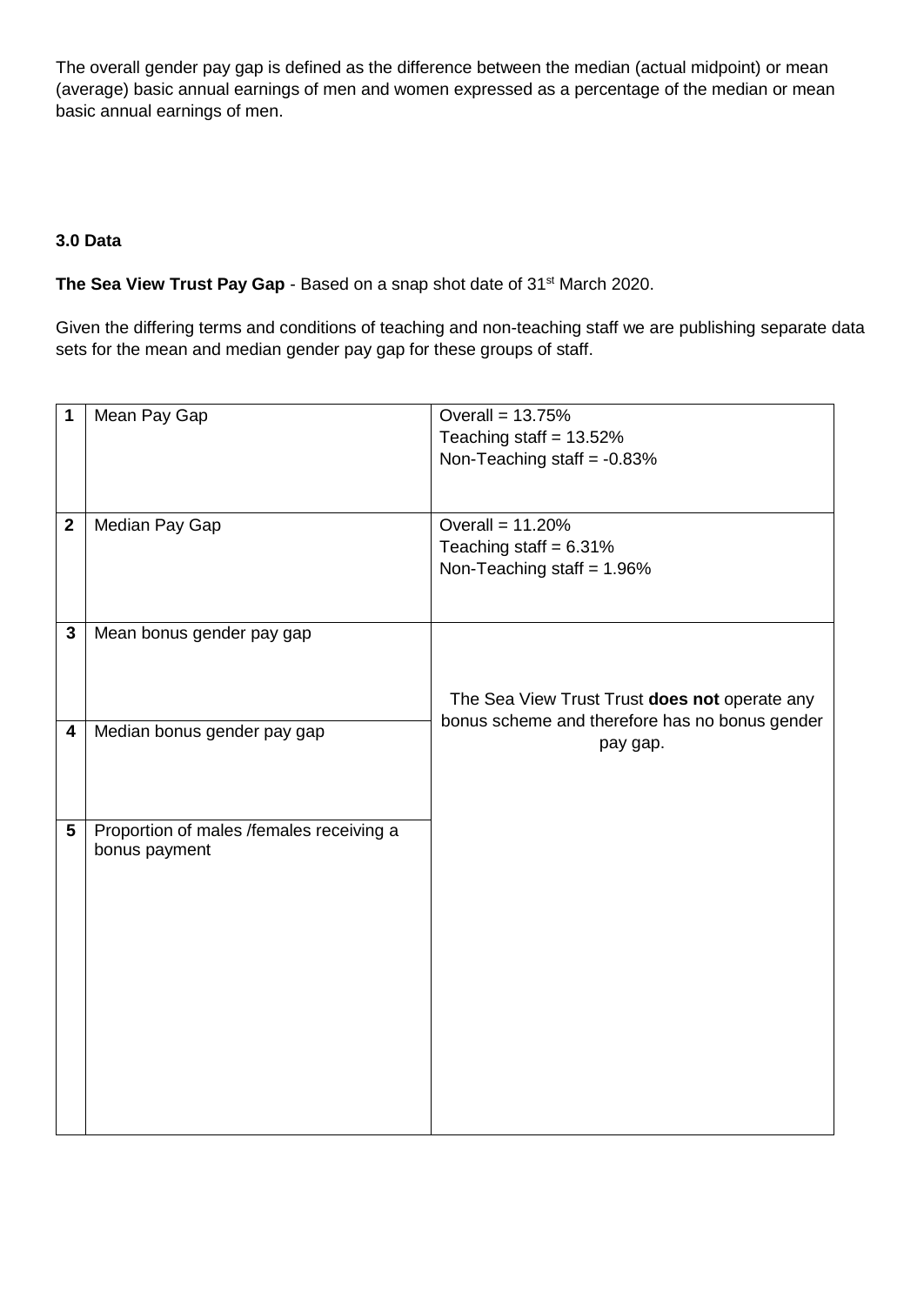

|            | <b>Hourly Rates</b> |         |         |          |
|------------|---------------------|---------|---------|----------|
|            | Minimum             |         | Maximum |          |
| Quartile 1 | £                   | 3.90    |         | $f$ 9.74 |
| Quartile 2 | £                   | 9.74    |         | £ 10.97  |
| Quartile 3 |                     | £ 10.97 |         | £ 19.38  |
| Quartile 4 |                     | £ 19.38 |         | £ 66.39  |

#### **4.0 Findings**

The Sea View Trust uses pay scales for all teachers that are aligned to the School Teachers Pay and Conditions document, which is reviewed on an annual basis. For non-teaching staff pay scales are set by the NJC (National Joint Council for Local Government Services) and a process of job evaluation implemented by the Local Authority is used, which is regularly reviewed and benchmarked on a national and local basis to ensure that pay correctly reflects the value and complexity of the work undertaken. Staff move through the pay scales for their grade based on performance in role, meaning earnings are based on performance outcome irrespective of their gender.

In our quartiles there is a higher proportion of women in all of the quartiles, which illustrates that the overall pay gap is a result of a higher number of women employed at the majority of grades across the Trust. It